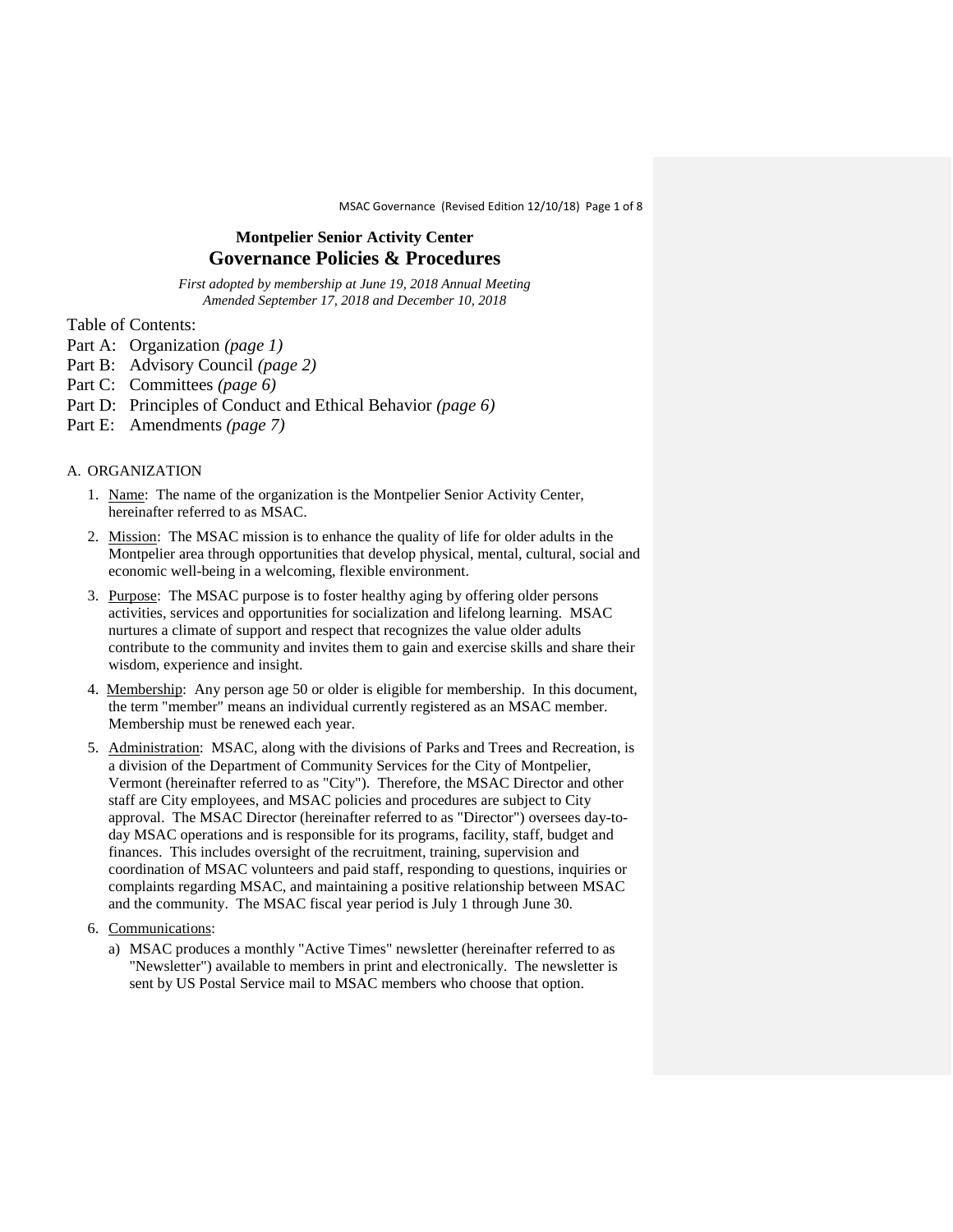- b) MSAC maintains a website (*www.montpelier-vt.org/msac*) where member resources such as meeting minutes and information about MSAC classes are posted, and makes printed resource materials available at the facility.
- c) MSAC Advisory Council meetings are open to the public and announced in advance *(see Part B for details)*.
- d) Planning and organizational documents (e.g., procedural instructions, committee descriptions, meeting minutes) bear an edition date to enable readers to determine the version of the draft or final document being reviewed.
- 7. Annual Membership Meeting:
	- a) The annual meeting of MSAC members (hereinafter referred to as "Annual Meeting") usually occurs on the third Tuesday of June. Notice of the Annual Meeting date, time and place is published in the Newsletter at least sixty (60) days in advance.
	- b) A quorum for the Annual Meeting is fifteen (15) MSAC members.
	- c) The Advisory Council *(see Part B below)* may call a special meeting of the membership. When feasible, notice of such a meeting would be in the Newsletter distributed at least ten (10) days in advance of the special meeting.

## B. ADVISORY COUNCIL

- 1. Role: Since MSAC is a municipal entity rather than an independent agency, its Advisory Council (hereinafter referred to as "AC") advises the Director and makes recommendations regarding the MSAC facility and operations, but does not have the decision-making authority of Boards that oversee private nonprofit organizations. The Director makes recommendations to the Montpelier City Manager and Council, who approve the budget, receipt and expenditure of MSAC funds.
- 2. Composition and Quorum:
	- a) The AC consists of no fewer than nine (9) and no more than eleven (11) MSAC members. While the majority of AC members are Montpelier residents, MSAC tries to elect at least one AC representative from a contributing town. A meeting quorum exists when more than half (50%) of the active AC members are present, the term "active" meaning an AC member who had not resigned, suspended or otherwise vacated the AC seat mid-term.
	- b) The Montpelier City Council may appoint an additional representative to the AC. This ex officio AC participant need not be an MSAC member or be present in order for an AC meeting to reach its attendance quorum.
- 3. Expectations:
	- a) To serve a three year term starting and ending in late June.
	- b) To attend six AC meetings each year, currently held Mondays from  $12:30 3:00$ pm, usually at MSAC but occasionally off-site. These bimonthly meetings occur in January, March, May, July, September and November. An AC member may attend the meeting by telephone or other electronic means so long as the member is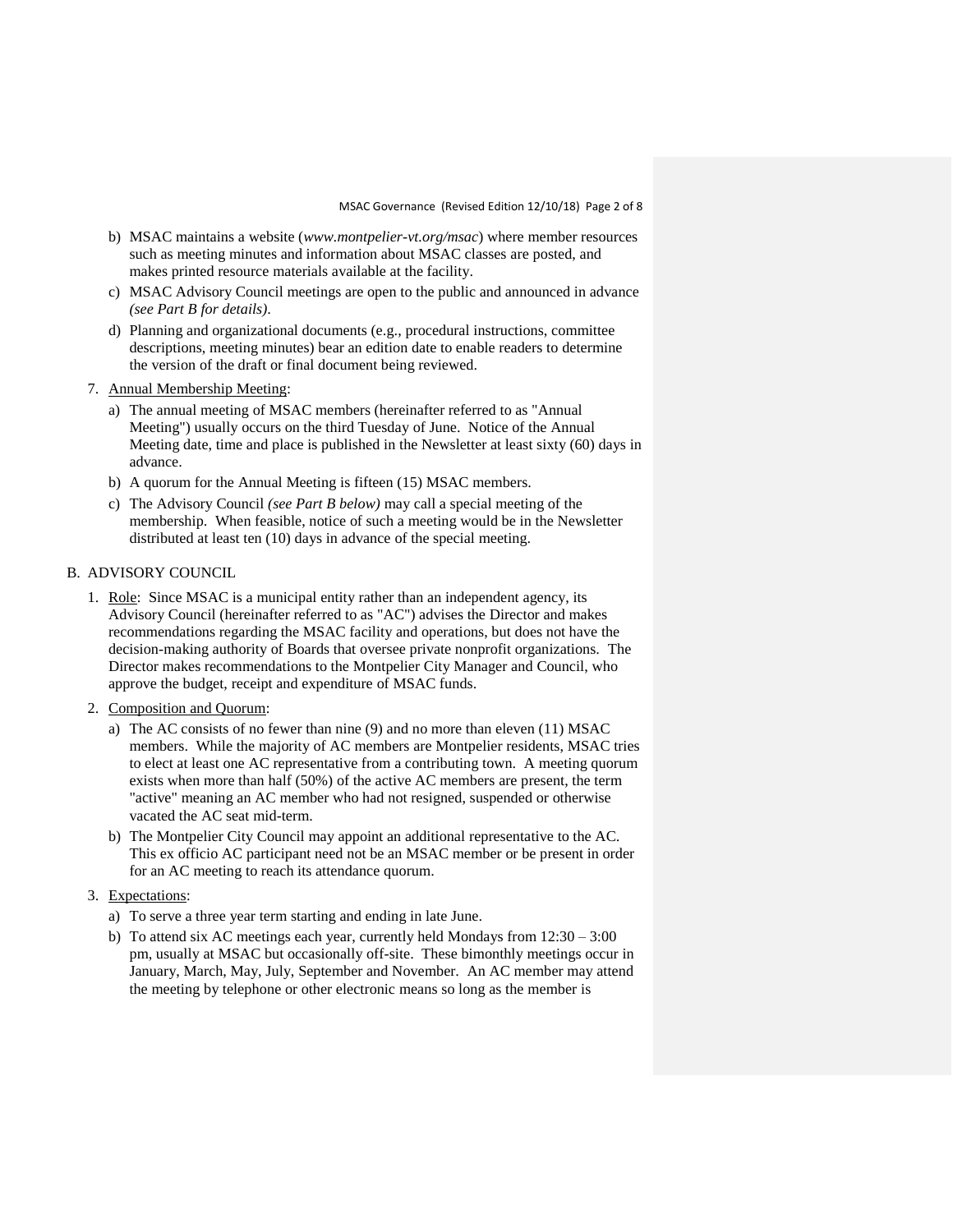identified as present, can hear and be heard during the meeting, and is able to review materials discussed at the meeting.

- c) To gain a general understanding of the MSAC mission, policies, annual calendar and budget, with MSAC staff providing training as needed.
- d) To represent the membership at large and, when appropriate, voice other members' questions, feedback and concerns to staff.
- e) To play a leadership role in the financial strength of the organization through personal donations and/or volunteer assistance with fundraising activities.
- f) To advise the MSAC Director on matters such as:
	- Programming priorities (e.g., classes, public events, partnerships, clinics)
	- Budget (membership and program revenue and expenditures)
	- Facility maintenance and improvements
	- Policy development on topics like membership, instructors, volunteers, facility
	- Strategic planning
	- Outreach, i.e., media presence, member recruitment and communications, engagement with local organizations and businesses
- g) To be reachable by email for the purpose of AC meeting communications.
- h) To notify the AC Chair at least seven days before an AC meeting if a specific item needs to be included in the agenda for that meeting.
- i) To serve on least one committee *(See Part C for details)*
- 4. Conduct for AC Members:
	- a) An individual AC member may only speak or act on behalf of the full AC when AC meeting minutes reflect the circumstances warranting that action and that the AC sanctioned the action.
	- b) AC members recognize need for ongoing leadership development and play an active role in identifying potential new AC members.
- 5. Officers:
	- a) The AC officers consist of the Chair and Vice Chair and serve one-year terms. AC members may re-elect an officer for an indefinite number of terms as long as that individual remains an active AC member.
	- b) The AC Chair presides at all AC meetings and consults the MSAC Director in developing the agenda for each AC meeting. Any member wanting to add a specific item to the agenda should notify the Chair at least seven days before that meeting. The Chair may vote on any motions and may appoint committees, and the chairs thereof, to assist the AC in carrying out its responsibilities, with the discretion to determine the composition and mandate of such committees. The Chair, in consultation with the Director, may convene the AC for special meetings if needed in addition to the bimonthly meetings.
	- c) The Vice Chair assists the Chair as needed and presides at AC meetings in the absence of the Chair.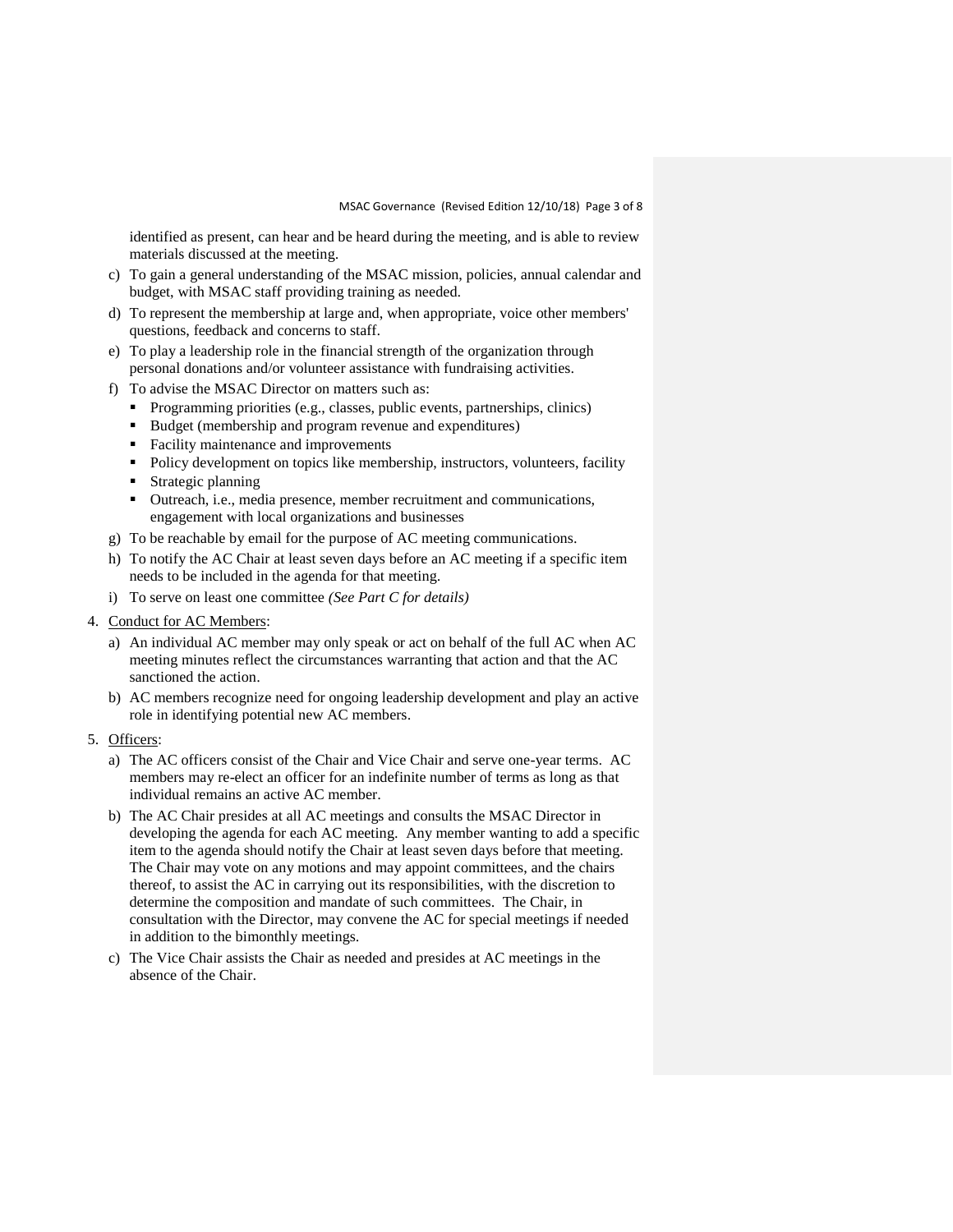- d) The secretary to the AC is an MSAC member designated to document minutes of AC meetings and enable the Director to provide the written minutes for AC review and approval. The Director provides reminders, agendas and notes to prepare AC members for their meetings.
- e) An AC officer may be removed from that office for cause after a hearing before the AC and an affirmative vote of at least two thirds of the active AC members *(see Part B, Section 9 below for details)*.
- 6. Term of Office:
	- a) AC members are elected to three-year terms, starting and ending with the June date of the Annual Meeting. Terms are staggered to ensure some year-to-year turnover in AC membership. No member may be elected to more than two consecutive threeyear terms *(see next section on Vacancies)*. After an absence of at least one year, a former AC member may be elected to serve additional three-year-terms.
	- b) A final meeting of the sitting AC is held prior to the Annual Meeting. The organizational meeting of the newly constituted AC is held following the Annual Meeting, at which time they elect the officers to serve one-year terms and determine the bimonthly AC meeting schedule for the year starting July 1.
- 7. Vacancies:
	- a) AC members are expected to attend at least four of the six bimonthly AC meetings in any twelve months following the Annual Meeting and to notify the Director if they will be unable to attend a meeting. Consistent participation by AC members facilitates the understanding and resolution of matters under consideration.
	- b) AC members who determine they cannot complete their AC terms, attend the minimum number of AC meetings, or carry out other AC duties may resign before the term expires by notifying the Director and AC Chair of that decision and its effective date, in writing or by email. The AC, by a two-thirds vote of its active members, may grant a temporary suspension of duties requested by an AC member as long as the absence is justified, the suspension time period is clear, and the minimum number of nine AC seats remain filled by active AC members.
	- c) A seat on the AC may remain vacant as long as the minimum of nine AC seats remain filled. MSAC will actively recruit candidates to fill a vacancy only if there are at least two years remaining in the unexpired term and no eligible MSAC member has expressed a desire to fill the vacancy.
	- d) The AC may appoint a viable candidate to fill the vacancy for remainder of the unexpired term. When the length of the unexpired term results in an appointment lasting two years or more, the member appointed to fill the vacancy would be eligible to be elected to only one consecutive three-year term. When an unexpired term filled by appointment is less than 24 months long, this would not disqualify the appointed member from serving an additional two consecutive three-year terms.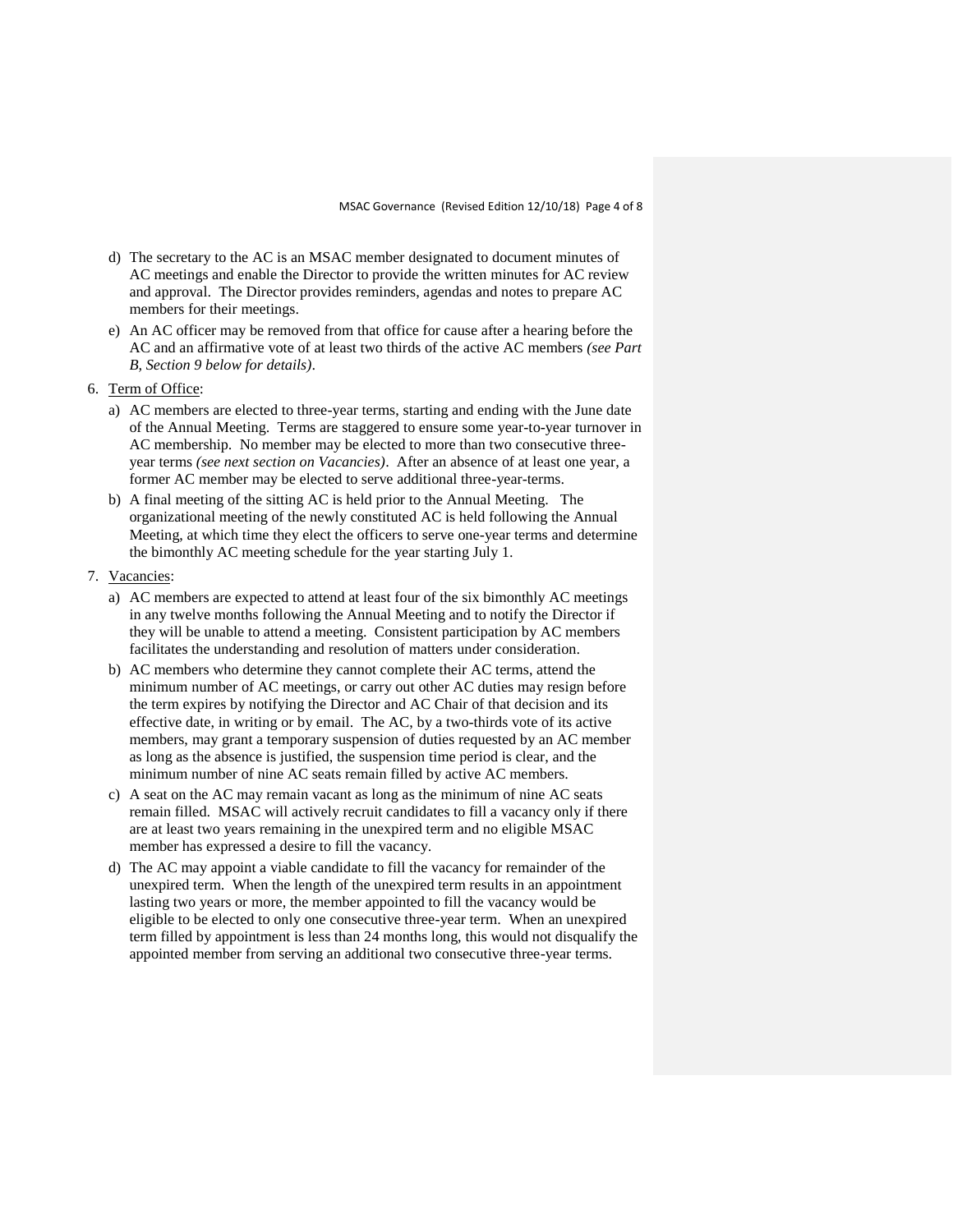#### 8. Election Process:

- a) The January and February editions of the Newsletter announce AC vacancies to fill in June, request nominations and describe the nomination process and deadline. MSAC makes copies of these Policies and Procedures available to clarify for potential candidates expectations of AC members.
- b) Only MSAC members may nominate themselves or other MSAC members for an AC seat. Nominations must be made in writing, signed and delivered to the MSAC office by March 10. In years when March 10 is on a weekend, the nomination deadline would be the following Monday.
- c) Before March 15, the nominee must accept the nomination and provide to the MSAC office a brief biographical statement and photo that MSAC staff could take. In years when March 15 is on a weekend, this nomination acceptance deadline would be the following Monday. The April and May editions of the Newsletter include candidate information and photos as well as the ballots.
- d) Only MSAC members are eligible to vote in the election, and only one ballot may be cast per member. June 1 is the deadline for completed ballots to be received by the MSAC office, including ballots that are mailed, cast online, delivered or emailed.
- e) In case of a tie vote, the tie is resolved by a secret ballot vote of sitting AC members at the AC meeting convened immediately prior to the Annual Meeting. The final election outcome is announced at the Annual Meeting.
- 9. Removal:
	- a) A member may be removed from the AC for unexcused failure to attend three consecutive AC meetings. The AC may make a determination that extenuating circumstances precluded such attendance.
	- b) A member may be removed for other cause such as disruptive behavior or failure to abide by the AC member expectations described in this document, after a hearing before the AC and affirmative vote by two thirds of the other active AC members.

### 10.Conflict of Interest:

- a) Since MSAC is a municipal entity, its staff abides by the Montpelier Ethics Policy, posted on the City website (*www.montpelier-vt.org*). The policy also considers AC members to be "public officers" because the AC is linked to the City administration. Therefore, the policy applies to AC members in the following way:
- b) A conflict of interest may arise if the AC is taking an action that could benefit an individual AC member, personally or financially, to a greater degree than others affected by the action. (For example, no conflict of interest arises with a decision about MSAC membership fees because the decision similarly affects others.) AC members with reason to think they have a conflict of interest should recuse themselves from that action. However, if they believe they can act objectively and in the public interest despite the appearance of a conflict of interest, they may disclose this information to the AC prior to the vote and not be expected to abstain from the decision making process.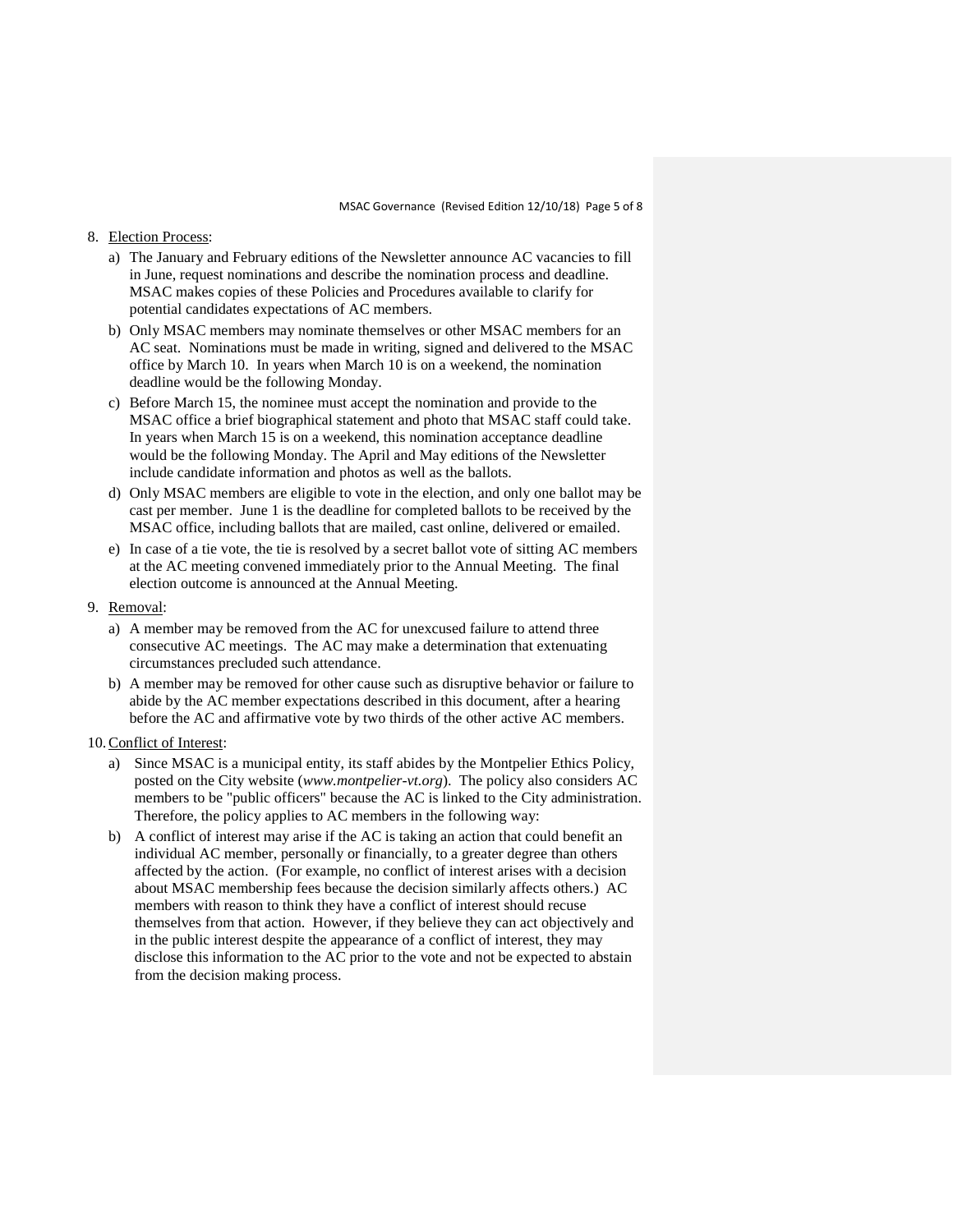## C. COMMITTEES

- 1. General: In addition to the Advisory Council, MSAC convenes committees that may include MSAC members-at-large as well as appropriate staff. Some may be created for special projects, such as committees working on national accreditation or developing a formal strategic plan. Other Standing Committees *(see section 2 below)* address ongoing MSAC needs. Minutes generally are not recorded for such meetings, and all MSAC members are welcome to attend. The frequency and schedules for these committee meetings may vary.
- 2. Standing Committees:
	- a) Program Committee meets quarterly to advise the Director regarding programming, such as classes, public events, partnerships and clinics.
	- b) Finance Committee meets during the fall budget season or as needed regarding membership and program revenue and expenditures.
	- c) Fundraising Committee meets quarterly or as needed regarding activities to generate revenue for MSAC.
	- d) Membership & Hospitality Committee meets bimonthly or as needed regarding actions and resources to improve MSAC's role as a welcoming environment.

### D. PRINCIPLES OF CONDUCT AND ETHICAL BEHAVIOR

- 1. Background: MSAC has over a thousand members taking part in classes and events at the MSAC facility and other locations. Members join for many reasons. A shared set of guidelines can promote behavior that ensures a welcoming environment respectful of the variety of individuals and groups participating in MSAC activities.
- 2. Respectful Treatment: Members, instructors, staff, volunteers and visitors are treated with respect at MSAC. All are encouraged to bring ideas, questions or concerns to the attention of staff or Advisory Council members. Smoking is prohibited at MSAC and within 25 feet of the facility, and use of scented products should be minimized to prevent adverse reactions in individuals sensitive to fragrances. Private conversations should be quiet enough to avoid disturbing any classes, activities or people working nearby. This includes respecting the privacy of members using the Computer Lab equipment at the facility.
- 3. Confidentiality of Personal Information: Staff restrict access to personal information provided by members, and federal law protects the privacy of personal health information. Staff may provide member contact data to an instructor unless otherwise requested by the member. Instructors are expected to respect the privacy of participants in their classes, though they may share their own personal information and participants may agree to share class lists. Staff will inform instructors when a participant wishes to reach them, unless the instructor has given permission to share their contact information. Any group emails should be blind-copied to group members to prevent the widespread distribution of personal email addresses.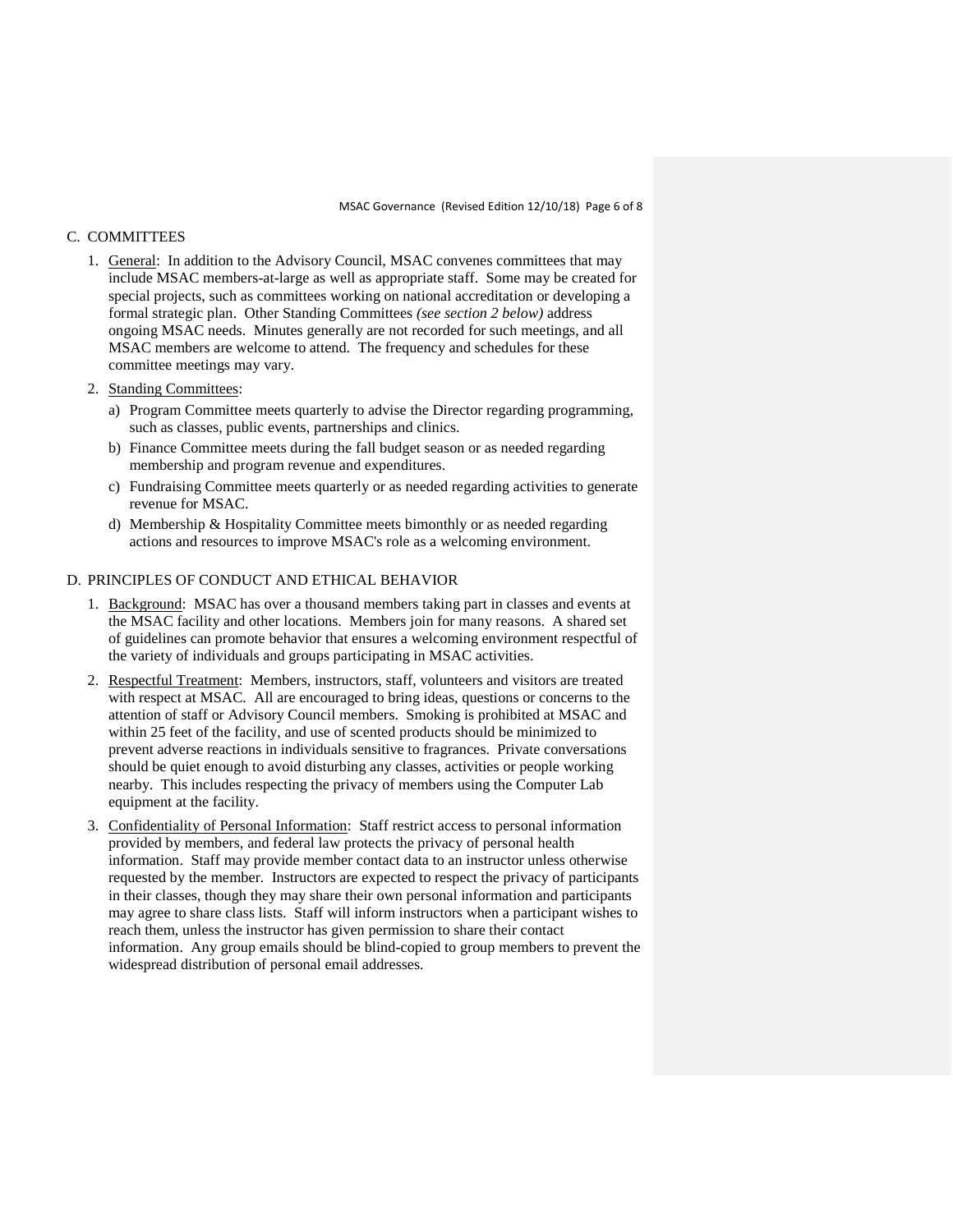#### 4. Classes:

- a) A class is a learning environment where all participants should feel welcome and safe. Financial aid applications are available, and all scholarship applicants receive equitable consideration within budgetary limits and at the discretion of the Director.
- b) Individuals registered for a class are expected to attend regularly, arrive on time and remain for the duration of the class period, and to communicate with the instructor if or when this may not be feasible. An individual deciding to drop out of a class should inform the MSAC office promptly in case there is a waiting list. MSAC staff can respond to any related questions about class fees. Class times are reserved for the class registrants, and except in the case of an emergency, may not be interrupted by personal mobile electronic devices or other intrusions.

#### 5. Disruptive or Harassing Behavior:

- a) MSAC does not tolerate disruptive or harassing behavior, verbal or physical, toward members, staff, instructors, volunteers or visitors. This includes sexual harassment as well as noise that disrupts anyone's enjoyment of MSAC or jeopardizes safety. Anyone with a concern may report such behavior to an MSAC instructor or staff member. Instructors and event leaders may request that a participant refrain from disruptive behavior. At the discretion of the individual instructor or leader and in consultation with the Director, MSAC may bar a member from registering for or attending a particular class or event.
- b) A person engaging in disruptive or harassing behavior will be warned verbally that they might be asked to leave the facility if that behavior continues. Failure to comply with a second verbal warning may result in expulsion of the disruptive person from the facility.
- c) With sufficient cause or provocation, staff may contact community enforcement supports such as the police department or mental health screeners. The Director may request issuance of a no-trespassing order for an individual who is repeatedly disruptive to the MSAC community.
- 6. Ethical Behavior Guidelines: Part B, Section 10 of this Governance notes that the City of Montpelier Ethics Policy, as now constituted and as may be amended, applies to MSAC staff and Advisory Council members, particularly insofar as a conflict of interest may potentially influence decision-making. In addition, MSAC expects its staff, Advisory Council, instructors, volunteers, members and visitors to abide by the following guidelines since all of those individuals contribute to creating a welcoming and respectful environment.
	- a) Discrimination: Individuals at MSAC may not knowingly engage in behavior that demeans or discriminates against others based on factors such as gender, race, age, religion, ethnicity, sexual orientation, language, socioeconomic status or physical, mental or emotional disability.
	- b) Preferential Treatment: MSAC staff, instructors and volunteers may not allow decisions about financial aid, registration for classes with waiting lists, or other MSAC actions to be influenced by personal relationships or by the offer or receipt of gifts or other benefits.